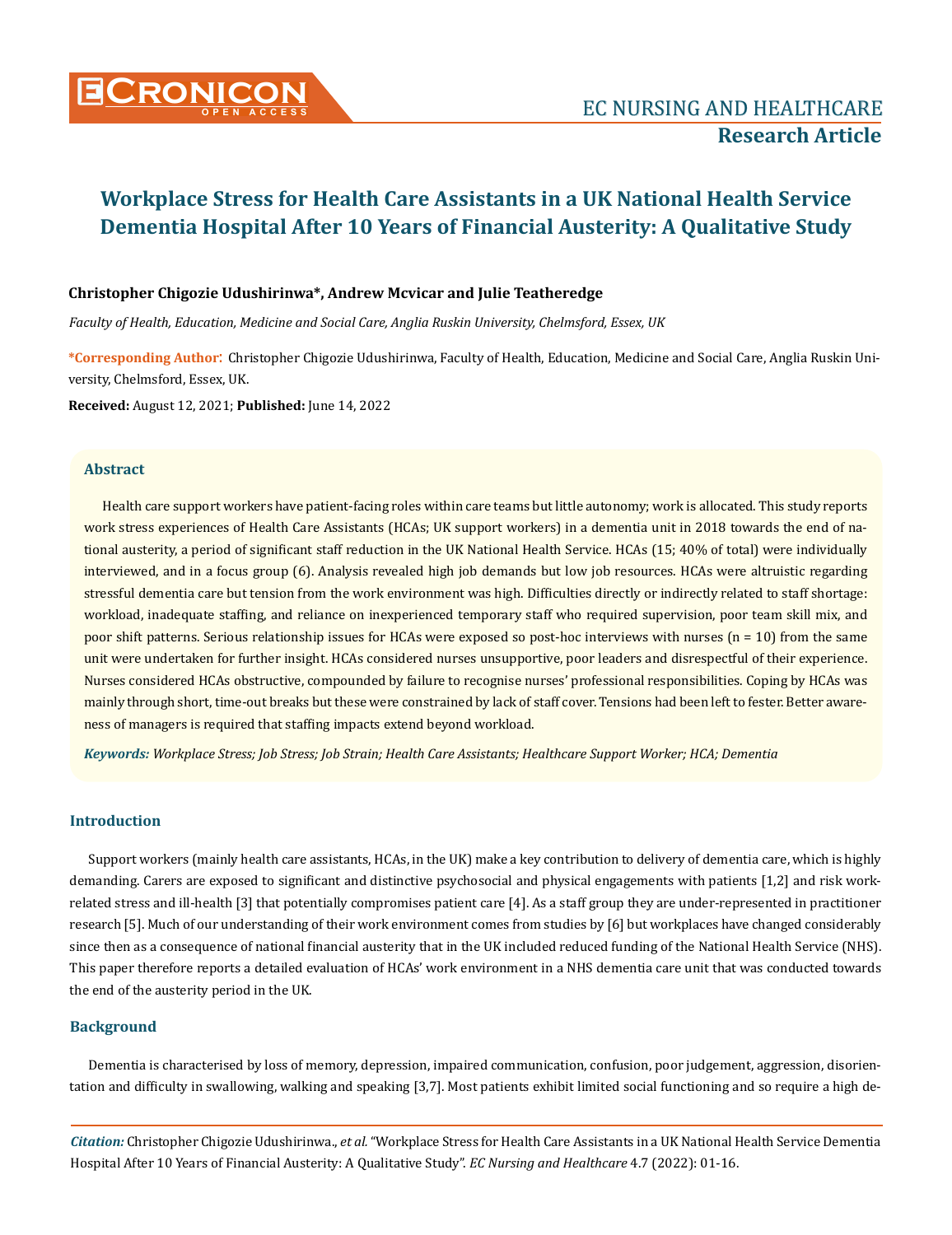gree of assistance with their activities of daily living [8,9] made more complicated by impaired communication by people with dementia [10]. Carers may also experience abuse and aggression from patients who have serious behavioural symptoms so making staff anxious and sometimes fearful [2].

Dementia care in UK hospitals adopts a team approach. Doctors are not regularly based on the units, only occasionally visiting patients for review and/or admission, and so teams mainly involve nurses and unqualified support workers, mainly health care assistants (HCAs) in the UK, who depend upon nurses to ensure a fair distribution of work and to provide leadership, support and risk management. Effective care delivery therefore depends upon good managerial support and staff relationships, a sound team identity, and interdependent working [6].

Identified a predominantly positive work environment for HCAs in [2] three dementia care settings but also identified insufficient staffing as a source of concern. That study was conducted early in the period of global financial austerity. In the UK, funding cuts to the National Health Service (NHS) from 2008-2019 compromised staff recruitment which, alongside high staff attrition, led to a significant shortage of health care employees. At the end of the austerity period NHS Trusts (July-Sept 2019) identified 43,590 nursing vacancies [11]. Staff shortage is linked to work intensification and the UK health and social care sector now has the second highest rate of work-related stress, depression and anxiety in the country [12] while approximately 40% of all staff sickness absence in the NHS is stress-related [13].

Recent initiatives to increase recruitment produced increases in NHS staffing (+0.7%; 2014 - 2019) that are modest compared to the underlying chronic shortage [14]. Within those statistics support workers increased by around 11% but recruitment figures were skewed by recent introduction of Nursing Assistant Practitioners, a new stratum of UK carer located between qualified nurses and unqualified HCAs [15]. The increase in HCAs was only 2% but the figure varied according to clinical specialism; in mental health care support workers actually decreased by -0.1%. HCAs play a key patient-facing role in delivering dementia care and it might therefore be anticipated that the demands of patient care, coupled with inadequate staffing and subsequent work intensification, has increased the exposure of HCAs to significant work environment stressors. Indeed [16], reporting at or around the time of the present study, identified that inadequate staffing levels and poor leadership characteristics were demotivating for both HCAs and nurses, and a lack of development opportunities, were a negative influence on their intention to remain in their jobs.

### **Aim of the Study**

This is clearly a challenging time for health care staff. This study, conducted in 2018, applied the Job Demands-Resources framework [17] to evaluate the local work environment for HCAs within a dementia care setting. It aimed to answer two research questions: (1) 'What perceptions do HCAs have of workplace stress in a UK in-patient dementia unit after approximately 10 years of financial austerity and (2) 'How do those HCAs delivering dementia care cope with their work?'.

### **Methodology**

#### **The study**

#### **Setting**

The study was located in an in-patient dementia care unit in a regional hospital in SE England. At the time of the study in 2018 there were 46 beds in the unit, and all were occupied. The unit employed 19 staff nurses and 24 HCAs, plus numbers of temporary agency staff. Whilst transient, some temporary staff worked regularly, even preferentially, on the unit wards and for the purpose of this study those who were HCAs were also considered as part of the study population of experienced dementia carers. The total accessible substantive and temporary staffs at the time of study therefore was approximately 50 - 60 persons, of whom 30 - 35 were HCAs familiar with the selected wards.

*Citation:* Christopher Chigozie Udushirinwa., *et al.* "Workplace Stress for Health Care Assistants in a UK National Health Service Dementia Hospital After 10 Years of Financial Austerity: A Qualitative Study". *EC Nursing and Healthcare* 4.7 (2022): 01-16.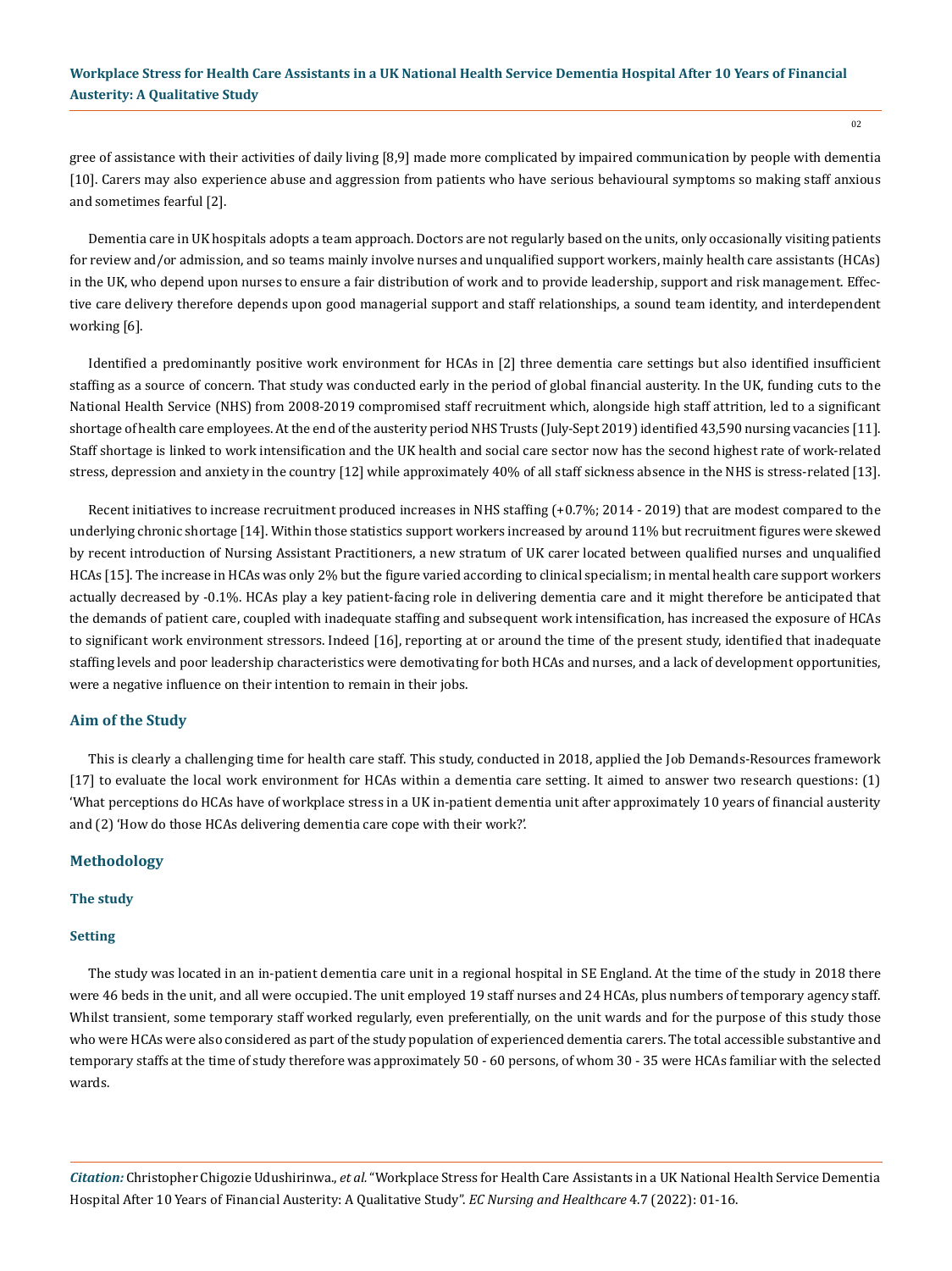#### **Design**

This cross-sectional, qualitative study applied semi-structured interviews with individuals and a focus group to enable a detailed analysis of the work environment for HCAs.

#### **Recruitment**

An invitation letter, participant information sheet (PIS), and consent form were emailed via the unit manager as gatekeeper to all HCAs on the Unit staff email list and regular agency HCAs. Fifteen were recruited to the study so representing in excess of 40% of those who worked regularly in the unit.

After the interview phase was complete, HCAs in the unit were again emailed to ask if they would be interested in joining a focus group. Eight responded but just 6 eventually took part, three of whom had taken part in the individual interviews.

### **Data collection**

#### **Interviews with HCAs**

An interview schedule was developed based on generic workplace factors which articulated well with those in the Job Demands-Resources model at the core of this analysis [17]. Additional questions specifically related to overall perception of stress, and to patient care.

Interviews were conducted at a mutually convenient time in a quiet room within the hospital but away from the wards. Consent and use of audio-recording was reaffirmed. Interviews lasted approximately 45 minutes.

#### **Focus group with HCAs**

A focus group was convened partly to seek confirmation of issues raised by the interviews but also to provide opportunity for further or more expansive insights to emerge. The group met after work hours in a room at the authors' university. Consent and permission to record the discussions was reaffirmed, 'group rules' were established to ensure equity in responding, and attendees were reminded of the need for confidentiality. The meeting lasted for 50 minutes facilitated by CU with AM present as notetaker.

#### **Ethical considerations**

Main ethical concerns were confidentiality and anonymity. Only author CU was aware of the identities of responders, which were stored in a locked cabinet. HCAs who responded to the invitation to attend a focus group were sent a new consent form and PIS. All participants consented to the interviews being audio-recorded. Participant details were held confidentially, and all audio transcriptions and worksheets were anonymised using coded identifiers.

Participants were asked to confirm their consent before commencing their respective meetings and were also assured of anonymity in any dissemination medium. Ethics and R&D approvals were obtained prior to commencement of the study from the NHS Health Research Authority (IRAS 201685) and University faculty (FHSCE-DREP-17-003).

#### **Data analysis**

Transcriptions of individual and group interviews were analysed thematically following the framework of [18], commencing with familiarization of data by carefully listening to the audio recordings alongside notes made during data collection. Relevant quotes, information or descriptions were then extracted from the transcript and initially coded by author CU and corroborated by the other authors. Codes were secondarily collated into sub-themes and themes for interpretation (Table 1).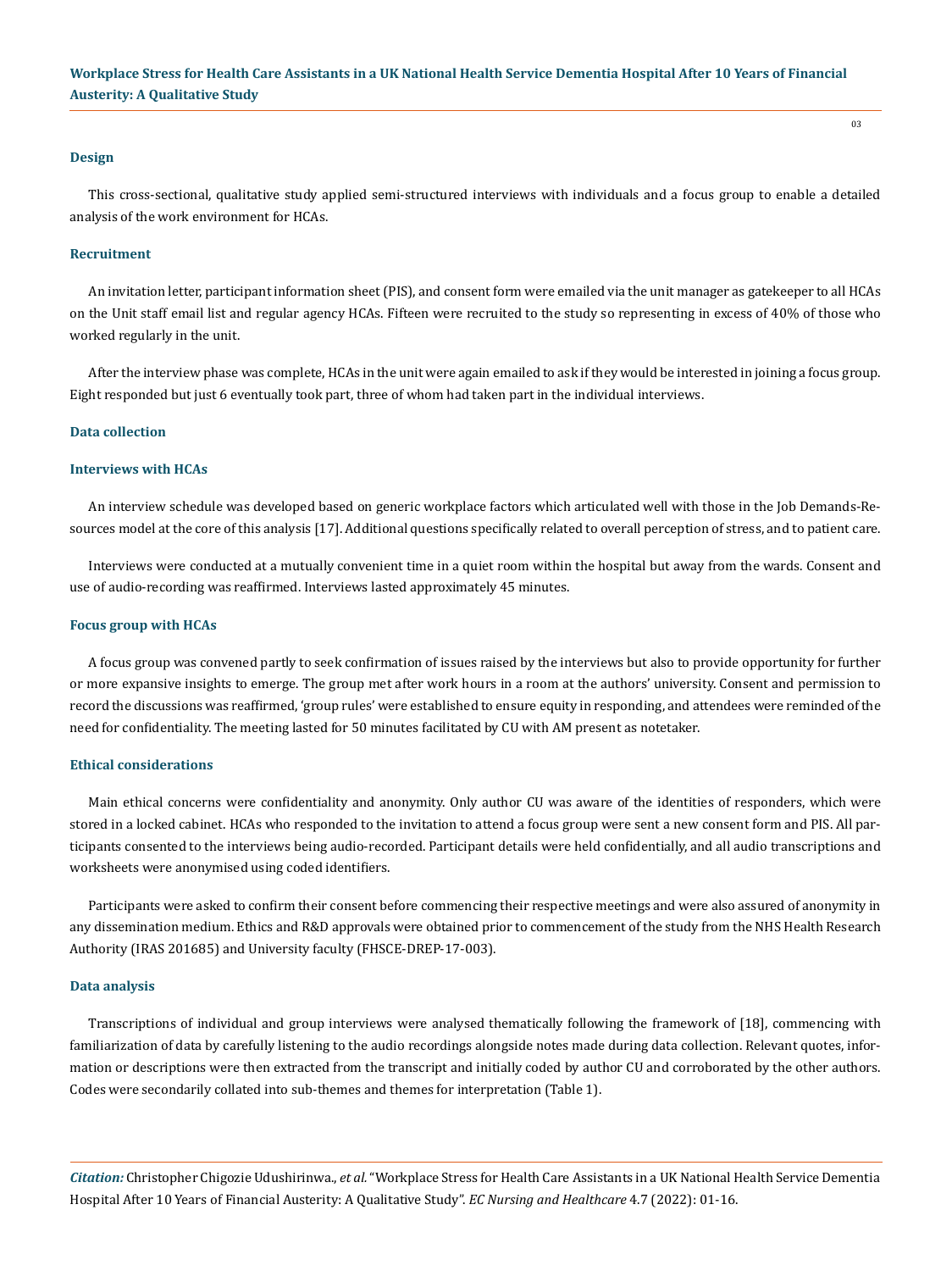# **Rigour**

Individual and group interviews took place in quiet and undisturbed locations and were audio-recorded. All analyses applied established protocol [18] and followed criteria for credibility and dependability [19], for example by checking of transcriptions and of primary and secondary coding by at least two authors.

# **Post-hoc interviews with nurses**

During the data analysis it became evident that numbers of negative comments from HCAs were directed at nurses in charge. This was important as it signalled inter-professional/interpersonal relationship issues between the two staff groups that went beyond what might be considered the general work environment for HCAs. A decision was taken to follow published suggestions that perspectives of both HCAs and nurses working as care teams should be taken into account [20].

With extended ethical consent and Trust approval, ten nurses were therefore recruited via an email from the unit manager to nurses on the staff list. The interview questions were restricted to just those themes/sub-themes that had appeared relevant to the interpretation of data from the HCA interviews (See findings). Importantly, the nurses were not provided with a priori information as to the outcomes of the interviews with HCAs. Interviews took place 6 - 8 weeks after data had been collected from HCAs and lasted 20-30mins. As for HCAs, interviews were audio-recorded, with permission, anonymity and confidentiality were assured.

# **Findings**

This section presents the interview and focus group data from HCAs regarding patient care and their work environment. This is followed by data from the interviews with nurses.

# **Individual and focus group interviews with HCAs**

The following presents findings collated under three categories: Job demands, Job resources and Coping strategies. Main themes (9) mostly aligned with work environment dimensions that had guided the interview schedule, but in addition also to demands arising from patient care, and HCAs views on coping. The veracity of the emergent sub-themes was confirmed by the focus group. Selected illustrative extracts from transcripts are included in the narrative below and others are included in table 1.

| <b>Extract</b>                                                              | Sub-theme     | <b>Theme</b> | Category    |
|-----------------------------------------------------------------------------|---------------|--------------|-------------|
| "Yeavulnerability is a thing you have to look into andbecause they are      | Frailty       | Demands of   | Job Demands |
| advanced in age they are frail so you have to put in extra effort and extra |               | patient care |             |
| care, so that is why I said it is demanding" (HCA 5).                       | Unpredictable |              |             |
|                                                                             | behaviour     |              |             |
| "with dementia clients or patients they have varyingcharacters they"        |               |              |             |
| can exhibit depending on what might trigger each action at any particular   |               |              |             |
| time. You know, with dementia patients with cognitive impairments (they)    |               |              |             |
| are stressful and they are unpredictable" (HCA 6).                          |               |              |             |
|                                                                             |               |              |             |
| "Some of these patients, they are very strong I have been hurt several      |               |              |             |
| times" $(HCA 7)$                                                            |               |              |             |
| I think it's not very nice to have a ward of say 20 to 30 patients for      | Insufficient  | Demands      |             |
| instance and you have like two HCAs to get them up. it's not fair on staff. | staff         | of the work  |             |
| (FG participant)                                                            |               | environment  |             |
|                                                                             |               |              |             |
| "I've worked  in several mental health facets and the recommendation        |               |              |             |
| is that dementia clients require more staffing support than others. I'm of  |               |              |             |
| the opinion that NHS hospitals do not provide that "(HCA 13).               |               |              |             |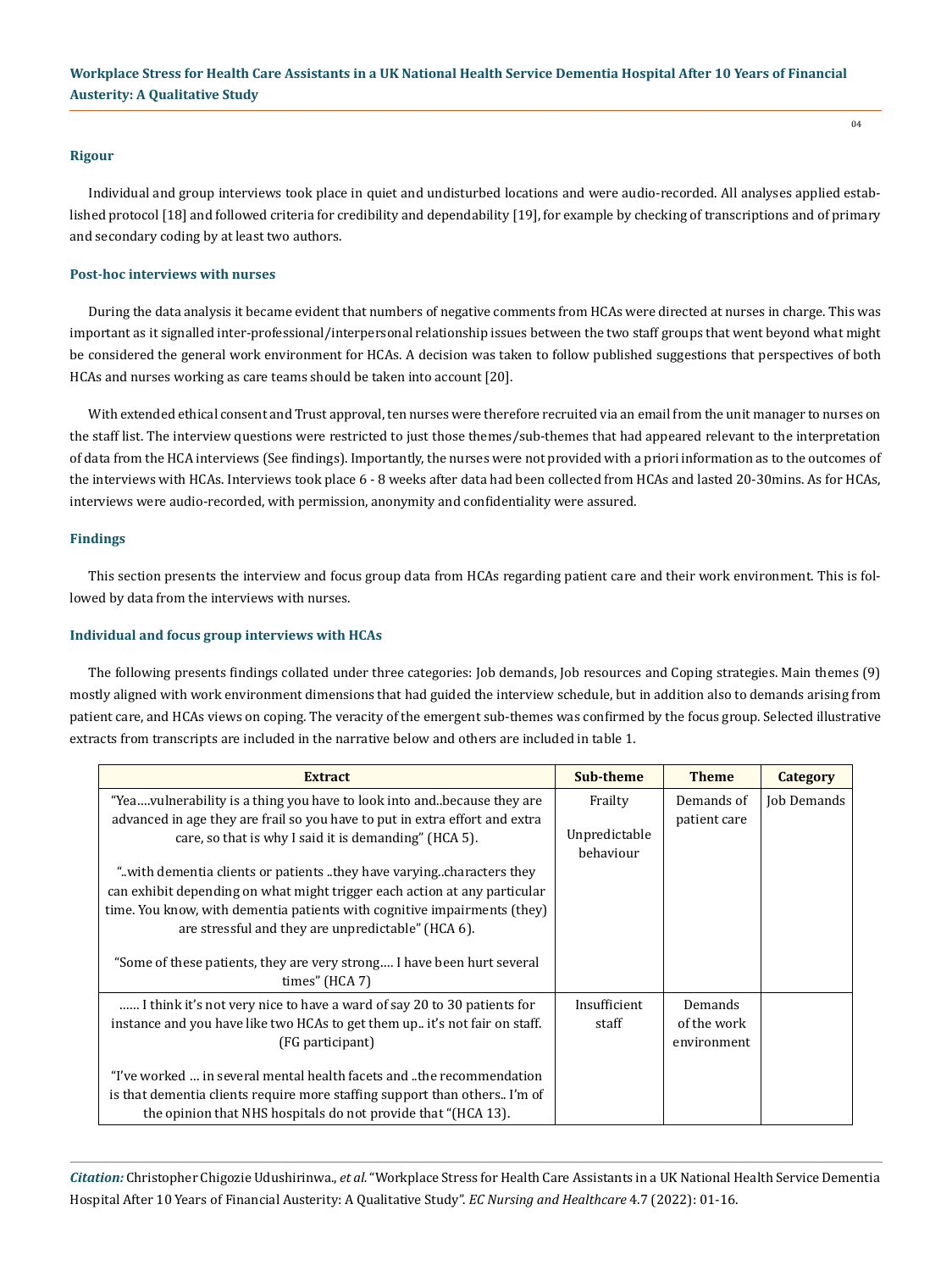| I think it's more on the peopledoing the staff mix, for instance knowing<br>if you are setting up your ward you should know if you are bringing on<br>an agency or someone who is not regular on the ward. It's good to have<br>people who are regular on the ward as well to just complement you."<br>(HCA 14).                            | Reliance on<br>temporary<br>staff/Skill mix |               |                    |
|---------------------------------------------------------------------------------------------------------------------------------------------------------------------------------------------------------------------------------------------------------------------------------------------------------------------------------------------|---------------------------------------------|---------------|--------------------|
| Sometimes you have to restrain patients who are aggressive so you might<br>have staff who has not enough training or has not been given an experi-<br>ence. If someone just let go, that patient will just hit you  it has hap-<br>pened on this ward with me. It's all about training and skill (HCA 5).                                   |                                             |               |                    |
| "If you have inexperienced workers, that also increases stress because you<br>end up teaching them other than having them assisting with the works",<br>(FG participant)                                                                                                                                                                    |                                             |               |                    |
| "the shift patterns are horrible. We rarely have enough rest before going<br>back to work. It's absolutely stressful (HCA 9).                                                                                                                                                                                                               | Shift patterns                              |               |                    |
| "it would be easier for us to do long days than half days daily. It's killing.<br>It's so difficult. The [another part of the region] don't do short days like<br>us" (FG participant).                                                                                                                                                     |                                             |               |                    |
| we know this thing, we should be telling you what to do. (HCA 7)                                                                                                                                                                                                                                                                            | Decision lati-<br>tude                      | Control       | Job Re-<br>sources |
| 'The problem we face in most areas is when the roles are not defined. You<br>know there is this job allocation that should be done When these roles<br>are not defined this is when you see people playing around looking for<br>what to do(HCA 11)                                                                                         | Role clarity/<br>definition                 |               |                    |
| (nurses) say 'okayyou have a goal for that day, this is what we must<br>achieve' but you have people who just (allow) free willthe roles are<br>not defined we need more defined roles during shifts so that all hands<br>can be on deck. FG participant                                                                                    |                                             |               |                    |
| when people aren't working as a team and you are left to do everything<br>by yourself whilst other people are sitting in officeswhen you got to get<br>people up washed and dressed, you always end up getting the same ones<br>(nurses) sitting in the office and the other people doing all the work that<br>is very off putting. (HCA 8) | Inter-personal<br>relations                 | Relationships |                    |
| the mental disposition by some nurses is that they are only there to do<br>medication after doing medication they believe they are done for the<br>day. They will go and probably sit down and be doing paper work and they<br>will leave the rest of the work to the support worker" (HCA 6).                                              |                                             |               |                    |
| When you are struggling, you won't want to ask for assistance (from a<br>nurse) because the outcome or the way the person will turn you down will<br>make you feel inferior or incapable so you won't want to ask. (HCA 6).                                                                                                                 | Inter-personal<br>skills/respect            |               |                    |
| "some qualified nurses, not allthey don't help out. They feel the work is<br>only for HCAs" (FG participant).                                                                                                                                                                                                                               |                                             |               |                    |
| I tell you what is the most stressful thing? It is the Bradford Scale for<br>sickness. I've seen people coming to work and they have to be sent back<br>(i.e. home) they are unwell, they shouldn't have come in, but they were<br>worried about their Bradford ScoreIt's like a threat, it's awful (HCA 4).                                | Managerial                                  | Support       |                    |
| "most nurses don't help us at all. HCAs even assist them in doing their own<br>jobs. We are a team and we need to help each other. Dementia is chaotic,<br>all hands should be on deck" (HCA15)                                                                                                                                             | Team col-<br>leagues                        |               |                    |

*Citation:* Christopher Chigozie Udushirinwa., *et al.* "Workplace Stress for Health Care Assistants in a UK National Health Service Dementia Hospital After 10 Years of Financial Austerity: A Qualitative Study". *EC Nursing and Healthcare* 4.7 (2022): 01-16.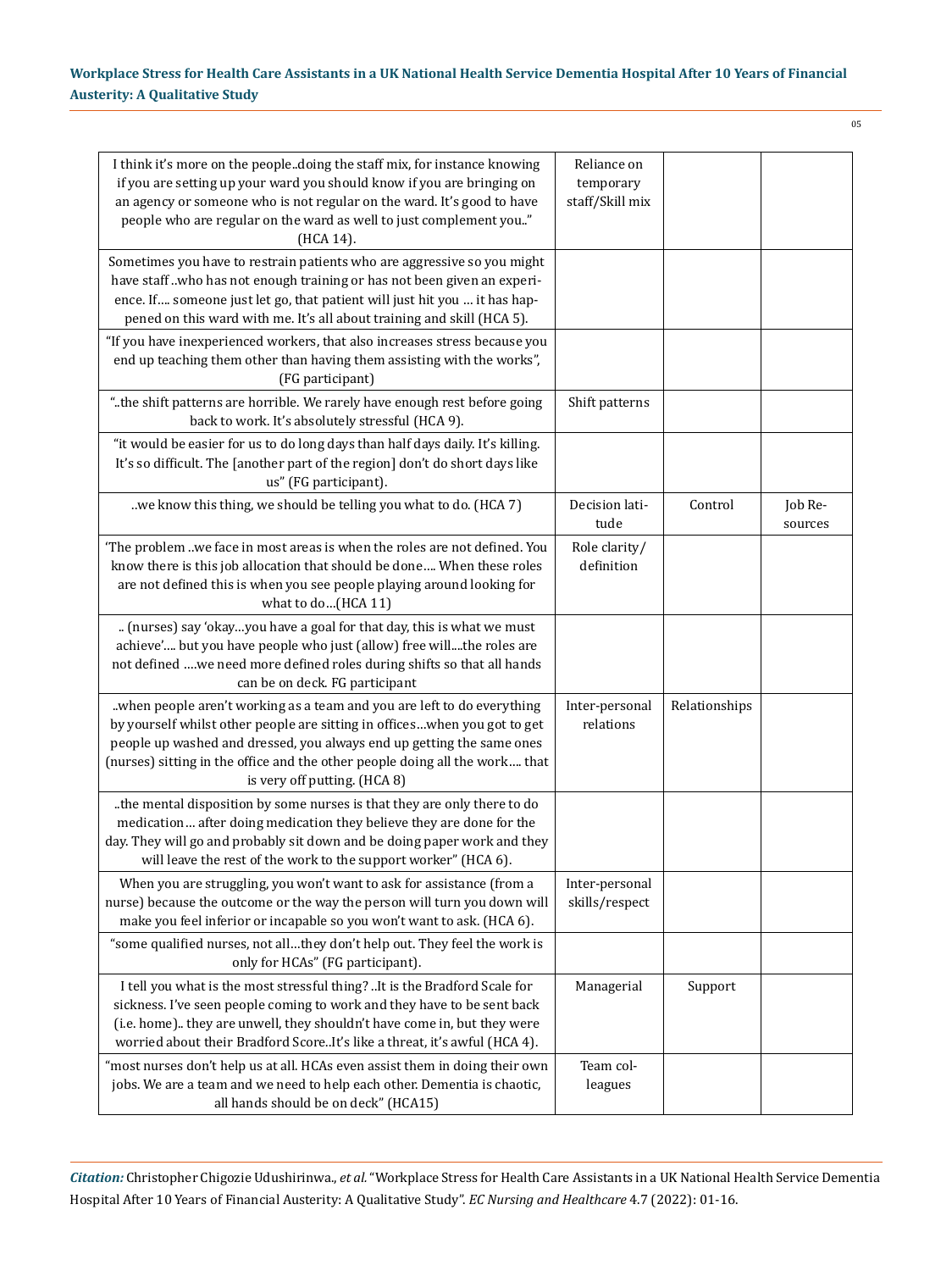| You just get on with it ha ha and (on night shift) pray that day break comes<br>quickly", (FG participant)<br>you just get on with it, you gotta get on with it. You can't run away, can<br>you? You don't have any choice, the work has to be done. (FG participant)                                                                                                                                                                                   | Pragmatic<br>reality           | Acceptance           | Coping |
|---------------------------------------------------------------------------------------------------------------------------------------------------------------------------------------------------------------------------------------------------------------------------------------------------------------------------------------------------------------------------------------------------------------------------------------------------------|--------------------------------|----------------------|--------|
| "if we say something, nothing would be done, and if you keep on saying,<br>your name would be crossed off if you are bank We've said things and<br>nothing was done" (HCA 12)                                                                                                                                                                                                                                                                           |                                |                      |        |
| "Definitely, I never take anything home. As soon as I walk out that door, I<br>don't need to think about patients or what's going on, no", (FG participant)                                                                                                                                                                                                                                                                                             | Compartmen-<br>talise work and | Work-home<br>balance |        |
| "I don't take it home. It's not that you don't care, obviously you have done<br>what you could as soon as I leave I just so yeah someone else is taking<br>them". (FG participant)                                                                                                                                                                                                                                                                      | home life                      |                      |        |
| for me if I know I have the same shift the following day and I'm having<br>the same group of people that I know during the previous shift. I orient<br>them to what they should do, I'm comfortable and I'll go home and relax<br>(FG participant).                                                                                                                                                                                                     |                                |                      |        |
| when I'm seeing another team of group of people who might be experi-<br>encing same thing as I did that night then, I can also talk to those taking<br>over from us to have a review if there is something they can do, maybe<br>an extra staff or bring someone or swap with another regular. In that way<br>when I'm coming back, I know the work is going to be easier than it was in<br>the previous shift I did that a few times (FG participant). |                                |                      |        |

*Table 1: Categories, themes, sub-themes arising from individual (n = 15) and focus group (FG) interviews with HCAs, together with extracted examples. Others also in the narrative.*

# **Job demands**

Evaluation of job demands related to two themes, that is, those presented by meeting the needs of patients and those arising from the work environment.

# **Theme 1: Demands of patient care**

Analysis identified two sub-themes: patient frailty and unpredictable mood changes. Frailty was equated with high patient vulnerability and this meant that HCAs had to apply effort across a wide spectrum of daily needs:

• "..our patients obviously are elderly people and they obviously need our support in nearly everything, you know; toileting,..bathing, washing, feeding and a whole lot, and you still have to do laundry for them obviously on eh daily on daily basis, you see, it's really difficult. You can't compare it with other wards" (HCA 15).

The demands of caring were highly stressful, complicated by patients' unpredictable moods including abuse or sudden aggression, and difficulties in communication:

- "..the worst part of it is that sometimes they don't know you are helping them and they will start fighting you" (HCA10).
- • "..the challenging behaviour from the patients can also make work very very stressful. You're trying to express, you're trying to understand the patient, and eh the patient is in a different world" (FG participant).

*Citation:* Christopher Chigozie Udushirinwa., *et al.* "Workplace Stress for Health Care Assistants in a UK National Health Service Dementia Hospital After 10 Years of Financial Austerity: A Qualitative Study". *EC Nursing and Healthcare* 4.7 (2022): 01-16.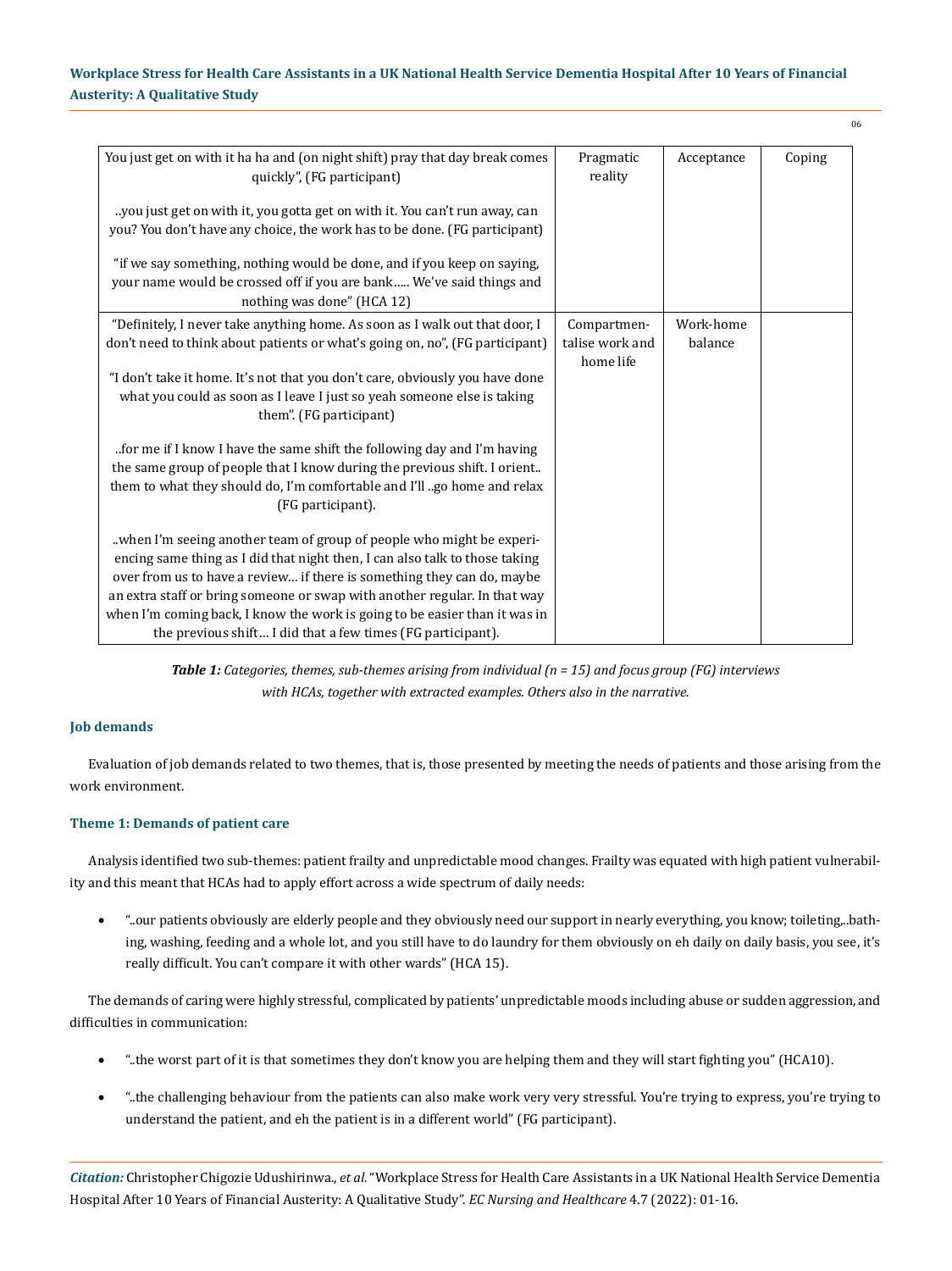When participants were asked to comment on their level of job stress responses varied from 'moderate' (at times) to 'very high':

- • "Yes, I would say working in a dementia unit is a stressful job to do, it's very stressful, yea. On a scale of 1-10. I will rate it 9.5" (HCA1).
- "...to be honest, sometimes it's like 5 but sometimes its 10.....[patients] change like every minute" (HCA 7).

These findings reflect the emotional labour that is associated with dementia care [21]. Despite this, the consensus from HCAs was that challenges from patients were to be expected and they were largely altruistic, summed up in this example:

"..they've lived their lives and at old age they really need to be taken good care of. But, I enjoy doing it. Personally, that's what I like to do" (HCA 3).

The implication therefore was that demands of dementia care are integral and accepted sources of stress for HCAs. In contrast, they perceived serious challenges within the work environment, illustrated by the following:

"..the nature of the [work] environment affects how I feel after some shifts; stressed, angry, tired you know.." (HCA 3).

# **Theme 2: Demands from the work environment**

Comments identified four sub-themes. HCAs experienced high workload (Table 1) largely attributed to staff shortage. Insufficient staffing at times introduced concerns that care might be compromised:

• "Sometimes, I'm very concerned because some of the ehm residence or patients we have ehm, have challenging behaviours so eh…m, when you are going to work and you know you have such huge number of people to deal with and different presentations, yea, you get worried" (HCA 8).

Staff shortage also was perceived as being detrimental to staff allocation to the teams. HCAs did not know who they might be working with until arriving at the unit:

- • "When you see the rota it can make you either happy or sad. If you are on with a good team you are happy about it. Sometimes when I look at the rota I just smile because I know it's gonna be a good night" (FG participant).
- • ".. I'm not worried working with patients with dementia but sometimes what worries me is the people I'm working with" (HCA 2).

This study had invited agency staff familiar with the ward and an important issue here was increased reliance on inexperienced new, temporary (or new, substantive) staff who reduced the efficiency of the team, for example:

• "I worked on a shift where the nurse and my other HCA were agency and it was as if I was alone on that shift" (FG participant).

Shortage of substantive staff also contributed to poor shift work patterns, associated with impacts on HCAs' well-being (Table 1). Short shifts especially were considered to compromise the quality of time away from the workplace, for example:

• "I do not have enough out of work hours after a shift. Knowing I'll be going back to work in few hours and with the same patients, and probably staff who are not very helpful, I think we just need more time off the ward for ourselves, families.." (HCA 14).

#### **Job resources**

Job resources were collated within 5 themes generally aligned with recognised workplace dimensions [22]: 'Control', 'Relationships', 'Support', 'Role clarity' and 'Change'.

*Citation:* Christopher Chigozie Udushirinwa., *et al.* "Workplace Stress for Health Care Assistants in a UK National Health Service Dementia Hospital After 10 Years of Financial Austerity: A Qualitative Study". *EC Nursing and Healthcare* 4.7 (2022): 01-16.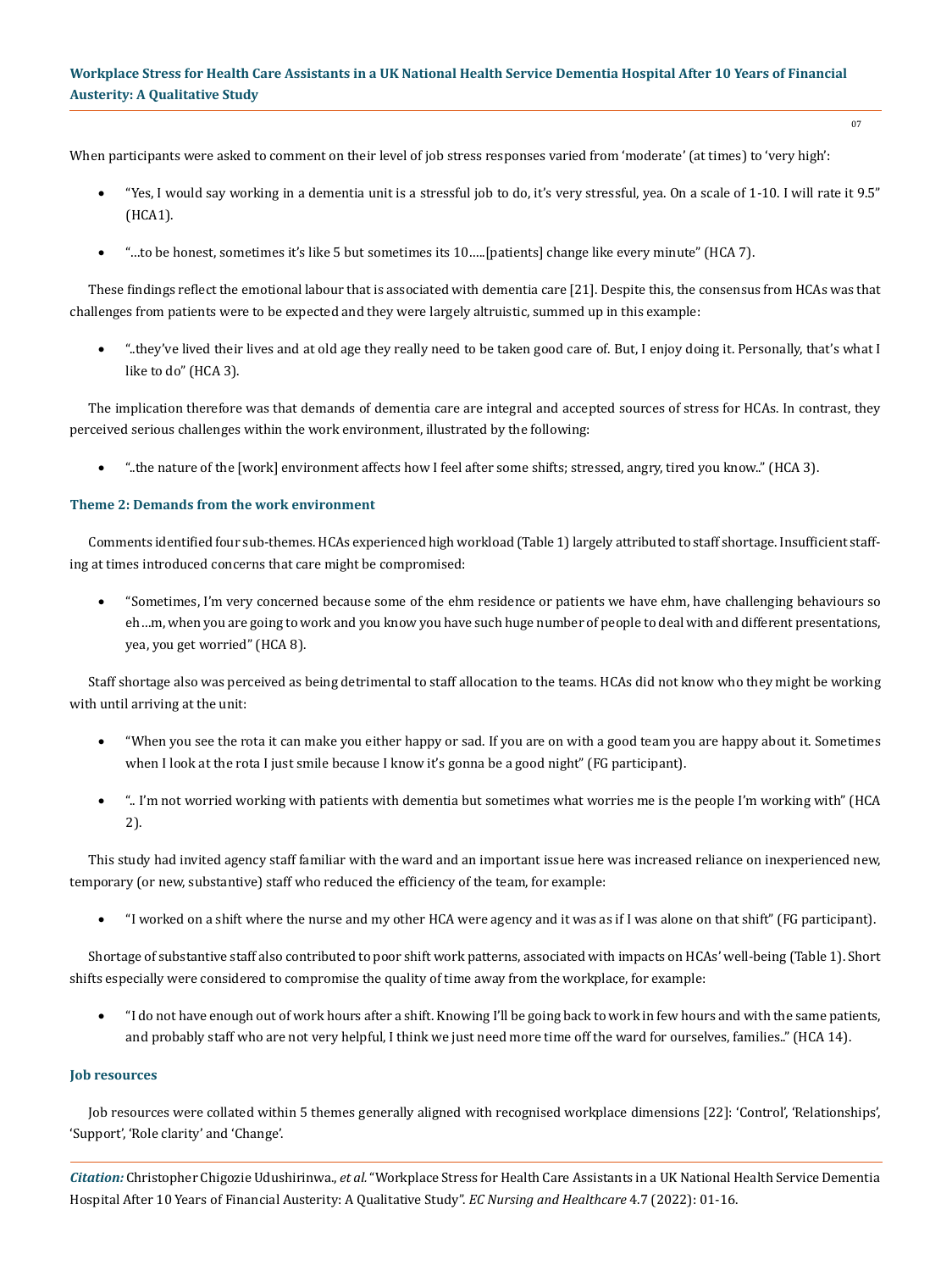### **Theme 3: Control**

HCAs look towards nurses to allocate work activities for their shift. They lack autonomy and so have little or no input into decisionmaking and this can cause frustration for them when working with a patient:

• "..some of the decisions we make..it might take a long process If a client is supposed to be on a higher level of observation due to their behaviour, and to keep other clients safe…I can't put the client on a level of observation like three to four without a doctor or other professional group's input" (HCA 6).

Poor team leadership from nurses was also a strong sub-theme for interviewees as it left them feeling disorganised and confused. Communicating their work activities was therefore very important, for example:

• "The easiest shifts I have are the ones where communication at the beginning of the shift has been clear and concise...Whoever is in charge of a shift needs to let everybody know in a nice way what they want done, and that makes for a good shift, definitely… [so] you know exactly where you are and what you are doing and who's doing what" (HCA 11).

But comments also extended to some nurses' lack of organising skills:

• "it depends on the nurse handing over. If ..the service users' presentations need more hands then ..he's supposed to tell the Bleep Holder or the ward manager so that they provide extra staff…[if available]…but if the nurse did not make adequate provision then you have no choice. The nurse I worked with that handed over to us didn't manage that situation very well" (HCA 6).

### **Theme 4: Relationships**

The benefit of a positive team spirit was recognised (Table 1):

• "Good team spirit helps a shift go well. Even if you are short staffed but the staff on ground is willing to work, it makes it go well" (HCA 4).

But concerns as to team functioning were noted:

• "As a team, at least you have only one set of people to deal with who are the dementia patients but if you are not working as a team, you got two sets of people to deal with" (FG participant).

HCAs commented very strongly that inter-personal relations were often poor, largely blaming nurses for poor leadership (above) and lack of assistance even when needed. For example (Table 1):

• "When they [nurses] are not very busy, what stops them from toileting a patient?" (HCA 12).

Relatedly, nurses were considered frequently to be absent from the ward. One HCA identified that this might be inevitable because they have excessive administrative duties:

• "nurses are definitely under pressure…to ensure that every paperwork is completed. Apparently ..this is pressure coming from top management, CQC and government" (HCA 12).

But most were cynical and suggested that completing paperwork provided a convenient distraction for nurses to minimise their time on the ward. For example (Table 1):

• "There are some staff [nurses] who came to do paperwork…yea.. they find things to do.…they look for things." (FG participant).

*Citation:* Christopher Chigozie Udushirinwa., *et al.* "Workplace Stress for Health Care Assistants in a UK National Health Service Dementia Hospital After 10 Years of Financial Austerity: A Qualitative Study". *EC Nursing and Healthcare* 4.7 (2022): 01-16.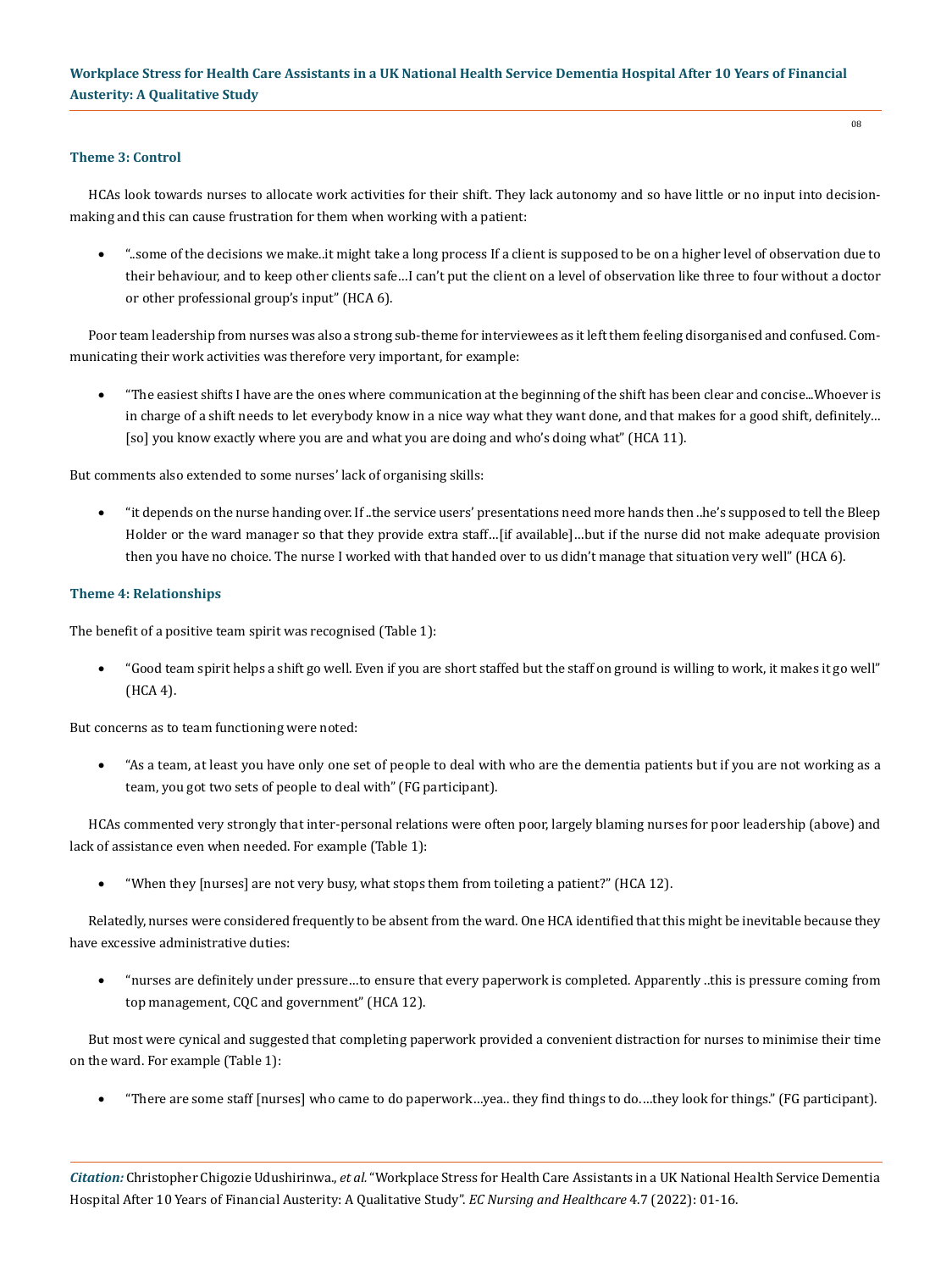One HCA claimed that this could potentially have detrimental patient outcomes:

• "Could you imagine nurses leaving patients in need..just to update their paperwork? But this happens all the time. Not nice at all" (HCA 2).

Further, this situation was aggravated by some nurses considered to have poor inter-personal skills (Table 1):

"Some (nurses) don't have good interpersonal skills. They delegate roles to you as if you are a nobody, as if you are a robot" FG participant.

### **Theme 5: Support**

Within the teams, HCAs generally considered themselves supportive of each other though one suggested that this was not universal:

• "To be honest, some health care assistants shy away from work. They are lazy and do unimportant stuffs, leaving the important ones. It could be so sad to work with such people. Even the nurses..don't like working with them" (HCA13).

However, it was perceived lack of support from nurses that attracted most comments. This was evident under the theme 'Relationships', above, but a lack of support, whether directly or indirectly, permeated HCAs views of the work environment, for example poor leadership and lack of direction, noted above. Additionally, lack of concern and/ or support from managers for an individual's personal well-being was strongly criticised by some, for example:

• "I had no support, nothing (after a patient injured the HCA's hand). No. I was left literally…seeking support somewhere else from other than my own team" (HCA 4).

This HCA's issue was not the injury itself but rather the perceived lack of acknowledgement of the serious effect it had on him after the event. This apparent lack of concern was exemplified further by what HCAs considered poor management of staff sickness absence. This is monitored using the 'Bradford Score' of absence, a tool which HCAs strongly perceived to be misused by pressurising staff to coming to work despite them feeling unwell or over-stressed (Table 1).

#### **Theme 6: Role clarity**

Role clarity, a problem HCAs had indirectly related to disorganisation and poor leadership, above, was considered to be diminished by poorly defined activities:

"The problem with the stress we face in most areas is when the roles are not defined...... When these roles are not defined, this is when you see people playing around looking for what to do..Some dedicated ones are stressed and it helps more when people know what to do, when to do it and how to do it" (HCA 11).

Frequent reliance on inexperienced agency staff also risked imbalance in the skill mix profile of the team, meaning that HCAs had to take on training or supervisory roles:

• "Staff who don't know the ward or our patients are a bit of pain really. You've got to show them literally everything and that is difficult when you've got stuffs to do, really" (HCA 14).

#### **Theme 7: Change**

Few comments from HCAs referred to organisational change, and those that did suggested they were reconciled to a view to not being consulted about developments and change in practices. For example, whereas one focus group comment had suggested a possible, positive action to move the situation forward:

*Citation:* Christopher Chigozie Udushirinwa., *et al.* "Workplace Stress for Health Care Assistants in a UK National Health Service Dementia Hospital After 10 Years of Financial Austerity: A Qualitative Study". *EC Nursing and Healthcare* 4.7 (2022): 01-16.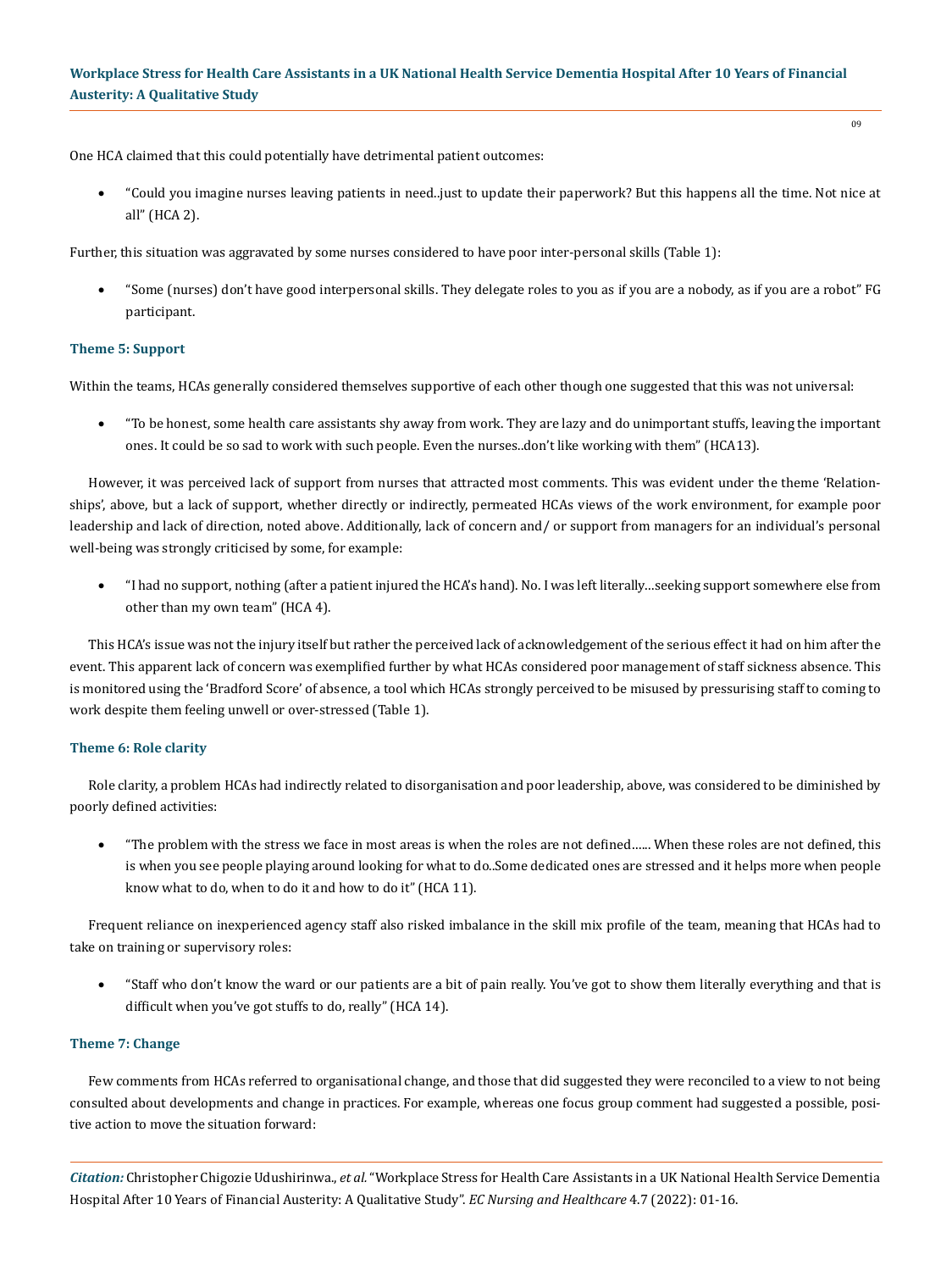"..a regular feedback or forum where one can put in suggestions, one can put in comments, one can put in your complaint, one can put in your observation… not only …a suggestion box.., but a functional one" (FG Participant).

Others in the group were sceptical of the likelihood of success (Table 1).

# **Coping**

In addition to verifying interview outcomes, identified in the extracts above and in table 1, the focus group were asked to comment on how they managed their stress. HCAs appeared reticent to discuss coping strategies but comments made pointed to two themes: 'Acceptance' and 'Work-Home balance'.

### **Theme 8: Acceptance**

HCAs appeared reconciled to their work situation as being a pragmatic reality of working on the unit. The main strategy for coping was one of acceptance of challenges within a difficult job but taking short, unscheduled recuperative breaks whenever possible, for example:

- • "you just get on with it, you gotta get on with it. You can't run away, can you? You don't have any choice, the work has to be done. You just get on with it" (FG participant).
- • "I take 5 minute breaks at work and that helps. I think .. more breaks should be encouraged in this job really, it's so stressful" (HCA 10).

# **Theme 9: Work-home balance**

Some participants felt that they were able to compartmentalise work and home life so making a clear distinction between work and home (Table 1). However, they were not forthcoming as to just how, or if, they were able to mentally 'switch-off' after their shift. Respite was acknowledged as only temporary:

• "preparing my mind for anything and on my off days, I take my mind off work, in order for me to relax. Coming back to work, I prepare myself ahead of the shift in case the staffing strength is low. I prepare myself psychologically to go through my shift" (FG participant).

But two participants did suggest a more constructive approach by trying to anticipate problems and take steps to ensure that unresolved care issues had not been left behind after a shift (Table 1).

| <b>Category</b> | <b>Theme</b> | Sub-theme     | <b>Extract</b>                                                                                    |
|-----------------|--------------|---------------|---------------------------------------------------------------------------------------------------|
| Job De-         | Demands      | Frailty       | It's mentally draining [and] very physically challenging because of the patients [who             |
| mands           | of patient   |               | have] high physical needs and on the ward (Nurse 2)                                               |
|                 | care         |               |                                                                                                   |
|                 |              | Unpredictable | "it's really difficult to manage [the patients] because they are unpredictable" (Nurse            |
|                 |              | behaviour     | 3)                                                                                                |
|                 |              |               |                                                                                                   |
|                 |              |               | "the worst part of it is that sometimes, they don't know you are helping them and                 |
|                 |              |               | they will start fighting you" (Nurse 10)                                                          |
|                 | Workload     | Insufficient  | "But ehm overall, I think it's more of nurse staffing on the ward that's causing a                |
|                 |              | staff         | whole lot of problems" (Participant 9);                                                           |
|                 |              |               | "Nursing workloads need to be cut down or better still, eh bring in more staff."<br>$(Nurse 9)$ . |
|                 |              |               | "it's just so difficult to manage 17 to 18 patients on the ward and you still have                |
|                 |              |               | families to deal with. Sometimes, we spend a whole hour or more attending to family               |
|                 |              |               | needs for the peoplewithout helping people on the floor to do other things" (Nurse                |
|                 |              |               | 10)                                                                                               |

### **Post-hoc interviews with nurses**

*Citation:* Christopher Chigozie Udushirinwa., *et al.* "Workplace Stress for Health Care Assistants in a UK National Health Service Dementia Hospital After 10 Years of Financial Austerity: A Qualitative Study". *EC Nursing and Healthcare* 4.7 (2022): 01-16.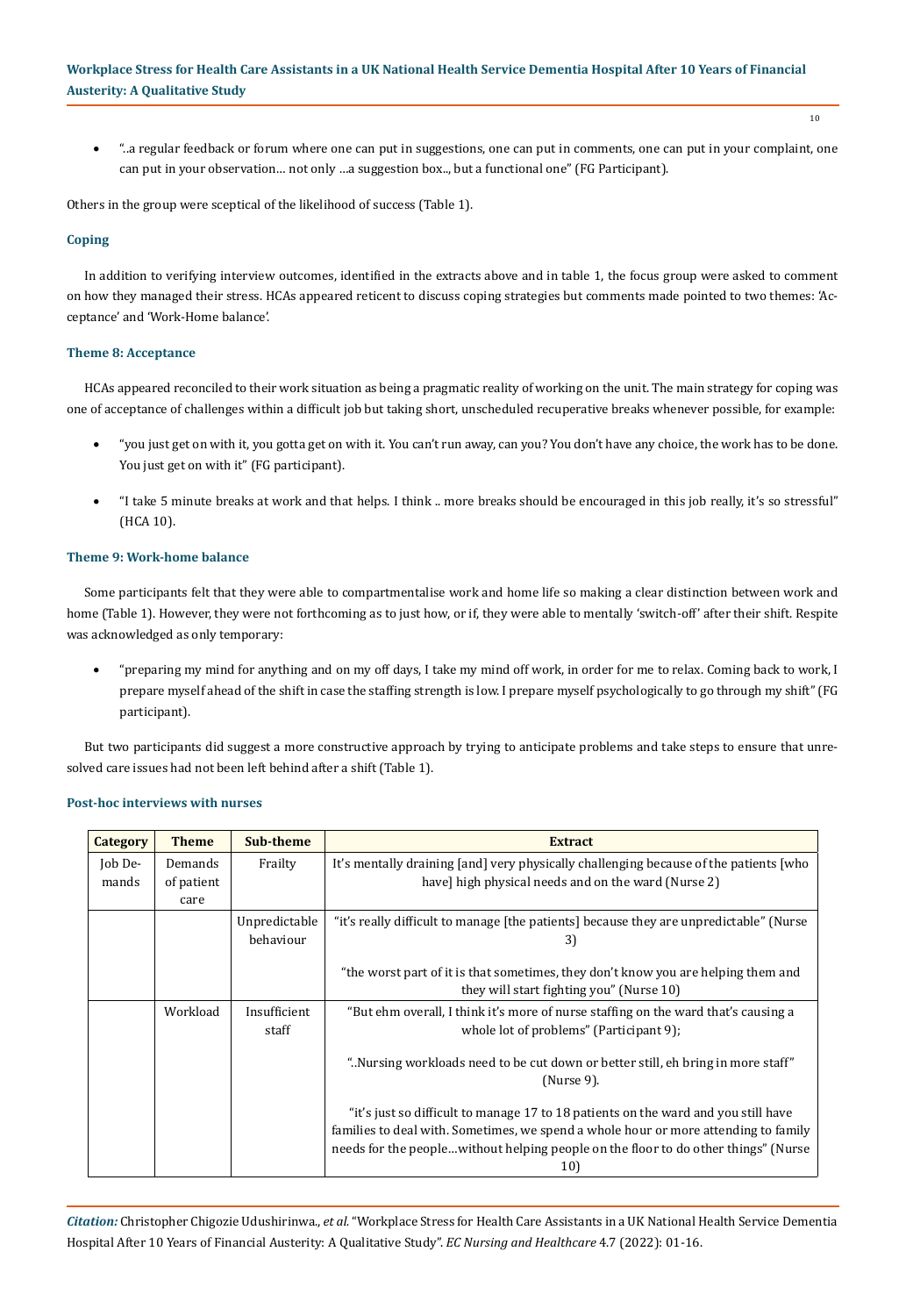|                    | Depen-                      | Skill mix                   | "some of these agency staff, they are not trained" (Nurse 4)                                                                                                                                                                                                                                                                                |
|--------------------|-----------------------------|-----------------------------|---------------------------------------------------------------------------------------------------------------------------------------------------------------------------------------------------------------------------------------------------------------------------------------------------------------------------------------------|
|                    | dence on<br>agency<br>staff |                             | "if the [agency] staff are not knowledgeable enough to know how to support cli-<br>ents then it affects the whole team, it becomes like a ripple." (Nurse 8)                                                                                                                                                                                |
|                    | Shift pat-<br>terns         |                             | "imagine after a late shift and going back at nine o'clock at night, sorting yourself out<br>and getting up again at five in the morning for an early shift" (Nurse 2)                                                                                                                                                                      |
| Job Re-<br>sources | Relation-<br>ships          | Inter-personal<br>relations | "Some HCAs do not like it when you are firm but you are more responsible as the<br>nurse in charge of shift and you're going to get people who are going to talk behind<br>you. (Nurse 2)                                                                                                                                                   |
|                    |                             |                             | "They [HCAs] could do anything and get away with it but I've got PIN (registration)<br>to protect. Some of them do understand and appreciate that. they can understand<br>why you do certain things. But some of them, most of them, I can tell you, they think<br>they are not being respected" (Nurse 8).                                 |
|                    |                             |                             | "Few [HCAs] understand the fact that you are responsible" (Nurse 2)                                                                                                                                                                                                                                                                         |
|                    |                             |                             | "HCAs who have been there for a long time, sometimes they will tell you hey, this<br>person needs Lorazepam and they would be telling you what to do. But you are here<br>to protect your registration, you are there to do your job so you don't need to be told<br>what to do by a HCA" (Nurse 7)                                         |
|                    |                             |                             | "With the HCA, it's somebody who's been there for 15 years and you've just done<br>University for 3 years, now you are commanding them" (Nurse 6)                                                                                                                                                                                           |
|                    | Team lead-<br>ership        |                             | "The only people we have problems with are the HCAs because some of them don't<br>want you to tell them things to do" (Nurse 1)                                                                                                                                                                                                             |
|                    |                             |                             | "As RMNs, one of our duties is delegation. Now, when you delegate work to HCAs,<br>some of them don't do it whilst some will do it reluctantly. It's just so difficult."<br>(Nurse 9).                                                                                                                                                      |
|                    |                             |                             | "if you don't have good personal relationship with HCAs they can frustrate you. You<br>as a nurse, you can delegate duties but HCAs won't do them." (Nurse 10)                                                                                                                                                                              |
|                    |                             |                             | "Allocating roles or telling [HCAs] when jobs are not done as the nurse in charge only<br>means that I'm doing my job but most of them don't take it well. Sometimes, these<br>HCAs are even difficult to work with. Some feel demeaned whilst some have a lot of<br>ego and always want to show you they know; no team support" (Nurse 10) |

*Table 2: Post-hoc interview comments from nurses (n=10) related to selected themes and sub-themes from table 1. See text for explanation.*

Nurses agreed that patient care was very stressful, for example:

• Yes, it's stressful. I'll put between 9 and 10" (Nurse 7).

They corroborated comments made by HCAs as to the need for more staff, for example:

• "But overall, I think it's [lack of] nurses on the ward that's causing a whole lot of problems" (Nurse 10).

As with HCAs, difficulties included the impact that subsequent reliance on temporary (agency) staff had on the skill mix of the team (See table 2). Likewise, the negative impact on shift work patterns.

*Citation:* Christopher Chigozie Udushirinwa., *et al.* "Workplace Stress for Health Care Assistants in a UK National Health Service Dementia Hospital After 10 Years of Financial Austerity: A Qualitative Study". *EC Nursing and Healthcare* 4.7 (2022): 01-16.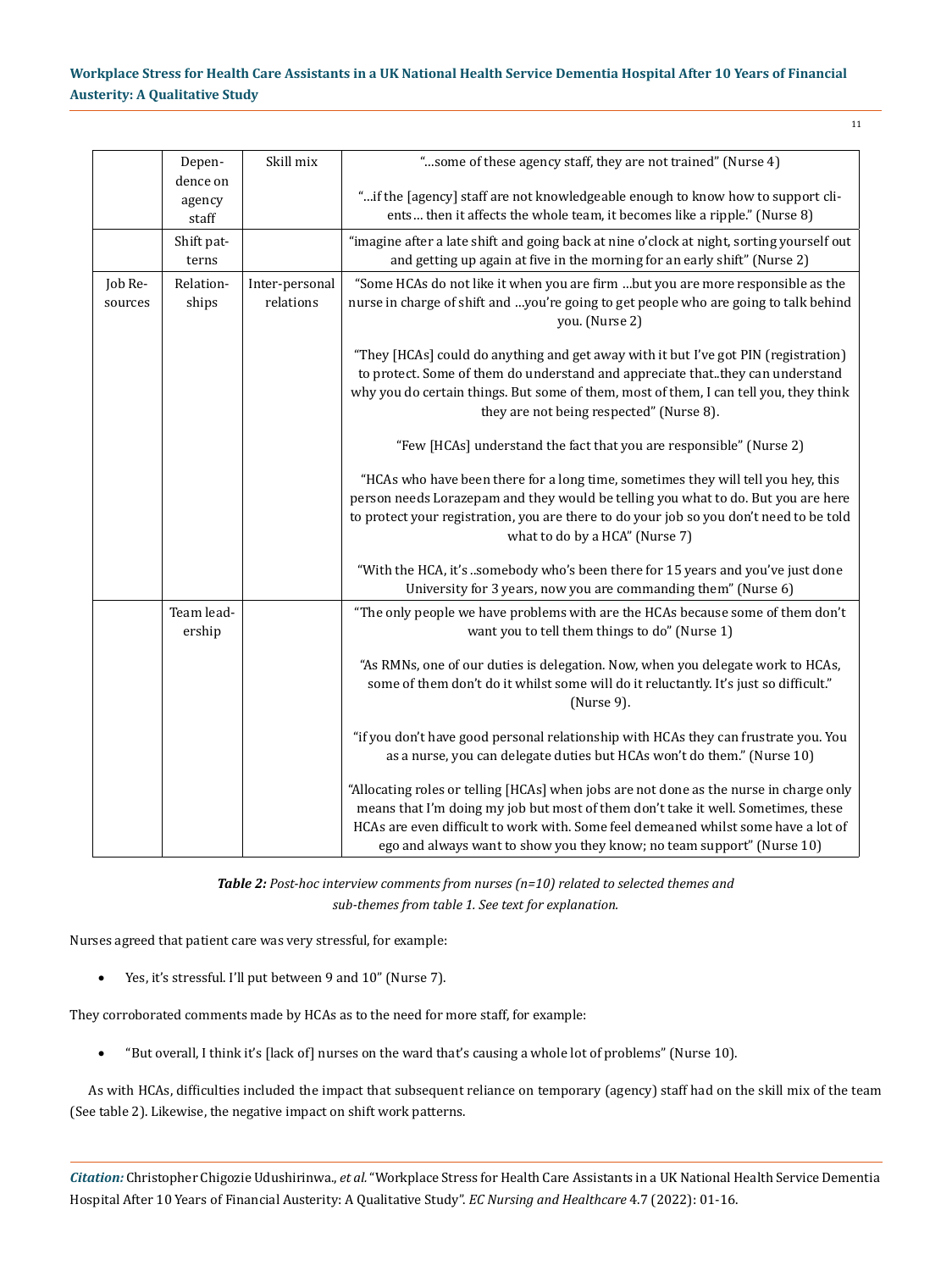12

Nurse 3 acknowledged that her colleagues could be unsupportive, noting as HCAs had that:

• "Obviously some nurses are so lazy, claim to be doing paper work that never finishes and not helping other staff on the floor… its really that bad".

But continued by highlighting the complexity of administration that nurses have to manage:

"It's like more work and everything has to be documented....You are targeting the time frame 'oh, I phoned family at 10 o'clock... doctor at 2 o'clock…bleeped the doctor 10 o'clock…again because there was no response. The doctor came at 10:20 am, family informed again, everything has to be documented …if there's any adverse result, it comes down to what have you done. And if it is not documented, it was not done" (Nurse 3).

That responsibility was not acknowledged by the HCAs and indeed had been dismissed by most.

Regarding inter-personal relations, nurse 6 noted a high level of satisfaction when the team worked well:

• "Sometimes you have these HCAs…they come down, the shift goes smoothly, they clean the board, get the book, bring the patients out, do their laundry…some.don't even wait for you to direct them, they go straight (and) before you know it they've finished" (Nurse 6).

But then added a post-script that was echoed by other interviewees:

"..but some just want to make the situation difficult for you".

Table 2 also identifies comments supporting HCAs' views that team working was problematic. However, perceptions were very different as to the cause. Thus, nurses strongly identified that HCAs could be negative and difficult, being resistant to work allocation particularly when the nurse was deemed less experienced than those they were delegating the work:

• "With the HCA, it's somebody who's been there for 15 years and you've just done University for 3 years, now you are commanding them" (Nurse 6).

This negativity was often interpreted by nurses as indicative that HCAs lacked appreciation of their responsibility and accountability for patient care and, relatedly, a need to protect their professional registration (Table 2). This was summed-up in the following comments:

- • "HCAs who have been there for a long time, sometimes they will tell you 'hey, this person needs Lorazepam' and they would be telling you what to do. But you are here to protect your registration, you are there to do your job so you don't need to be told what to do by a HCA" (Nurse 7).
- • "They [HCAs] could do anything and get away with it but I've got my PIN (registration) to protect. Some of them do understand and appreciate that..they can understand why you do certain things. But some of them, most of them, I can tell you, they think they are not being respected" (Nurse 8).

# **Discussion**

National austerity measures introduced in the UK 2008 - 2019 had serious negative impacts on staffing and resources [14]. The aim of the present study, conducted in 2018, was to evaluate the workplace environment for HCAs working in an in-patient dementia care unit after almost 10 years of public sector finance cuts, including to the NHS.

Support workers (mainly health care assistants, HCAs, in the UK) make a key contribution to delivery of dementia care, which presents significant challenges [1,2] that risk job stress and related ill-health [3]. In this study HCAs (and nurses) reported moderate, often high,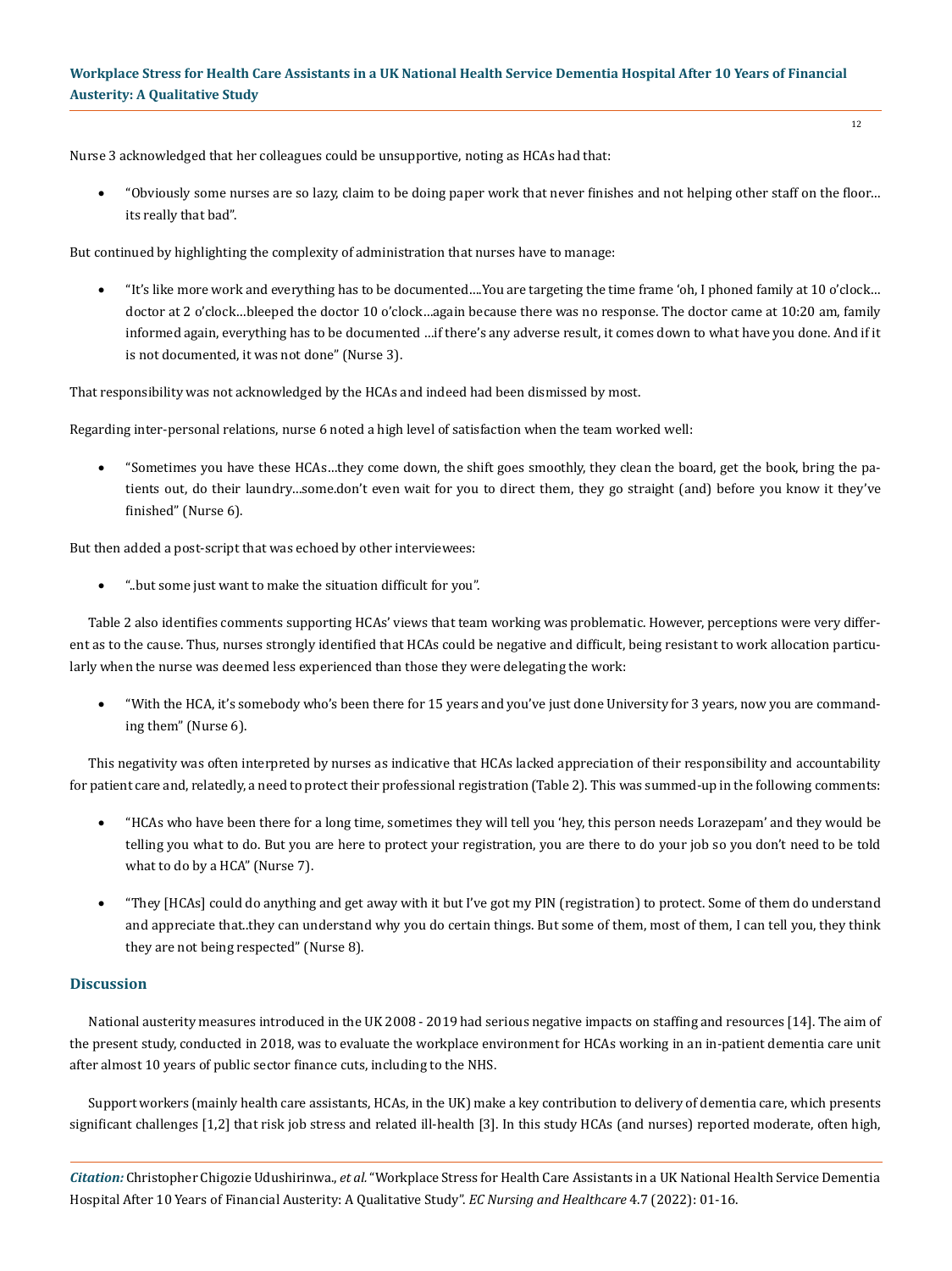stress but were altruistic in that respect consistent with findings of others [6,16]. It was additional sources of demands from the work environment that HCAs considered most problematic. An impact of staff shortage was evident throughout much of the present data: high workload, a negative influence on shift patterns, and a reliance on agency staffs that often were inexperienced and need their supervision [16]. Also identified in their study that HCA staffing (and nurses) was inadequate.

Deficits in job resources may themselves present as job demands [23] so exacerbating the pressure from high workload. Poor relationships between HCAs and nurses were of particularly high concern, a situation which HCAs largely attributed to nurse colleagues. In particular, they identified poor inter-personal practice from nurses, criticism of work allocation by nurses to HCAs, and poor support on the ward from nurses. Excessive paperwork for nurses, dismissed by HCAs as a convenient distraction, exacerbated HCAs' perceptions of poor team leadership. However, nurses in the post-hoc interviews made strong comments regarding the high administrative loads that they have, so suggesting that misunderstandings may have added to this image of poor within-team collaboration. Further evidence of this came from nurses who identified negative attitudes of HCAs that made work allocation to them very difficult, citing comments from HCAs that nurses were disrespectful of their care experience. [6] suggested that HCAs might promote self-worth as a response to a perceived marginalisation in health care. However, nurses in this study also identified a lack of appreciation by HCAs that it is they who are accountable and have to meet responsibilities in order to protect their professional registration.

For HCAs, therefore, high demands of dementia care were exacerbated by perceived ineffective leadership, poor support, and poor collaborative working, compounded by a lack of decision-latitude, and poorly-defined roles. The picture therefore is one of high demands and poor job resources. Much of this was related directly or indirectly to staff shortage but it was made worse by misunderstandings within the teams of staff group roles, capacities and responsibilities, and perhaps by poor interpersonal communication skills.

The Job Demands-Resources framework [17] suggests that there is always risk of job strain in work places where there is an imbalance of high job demands and low job resources. The significant imbalance apparent in this study suggests that HCAs were may have been predisposed to having difficulties in completing their work, to emotional disengagement from it, and decreased productivity [24,25] factors that are linked to burnout [26]. Some of the tension might be reduced if HCAs' skills and experience had better recognition by having more input into decision-making. As support workers HCAs have to respond to decisions made by nurses (and doctors) and their lack of autonomy in that respect was an issue for them especially for those who had a lot of dementia care experience. In [2] suggested that training of HCAs, especially those with considerable experience, would enable them to contribute to care rounds and to engage with clinical issues for individual patients. Such training might go some way to improving the team ethos but present findings suggest that little has changed for HCAs in the intervening 10 years or so, at least at the study site.

### **Strengths and Limitations**

Sample size was modest and so findings may have been influenced by some participants self-selecting on the basis of negative experiences. This couldn't be ascertained but the local focus meant that the sample of HCAs still captured around 40% or more of those registered or familiar with the unit, a reasonable snap-shot of this single site. Additionally, introduction of a focus group that included HCAs who had not been interviewed confirmed many of the findings.

Another strength is that post-hoc introduction of interviews with nurses added more insights into interpersonal relationships within the teams, revealing what appeared to be mutual misunderstandings between HCAs and nurses of their respective roles and skills, experience, and responsibilities.

Nevertheless, findings cannot be generalised to other organisations. Stress priorities are affected by the local context and current socioeconomic climate [27,28] and so practices, resources and stress-management are likely to differ from the study site. However, a difficulty within the host site in recruiting/retaining HCAs was not atypical of similar dementia care units which have also experienced serious reductions in funding over the last 10 years or so. Present findings therefore may have a degree of resonance with settings elsewhere coupled with the fact that generalizability in qualitative study encourages transferability of methods and knowledge and should not be misconstrued with that of the quantitative study.

*Citation:* Christopher Chigozie Udushirinwa., *et al.* "Workplace Stress for Health Care Assistants in a UK National Health Service Dementia Hospital After 10 Years of Financial Austerity: A Qualitative Study". *EC Nursing and Healthcare* 4.7 (2022): 01-16.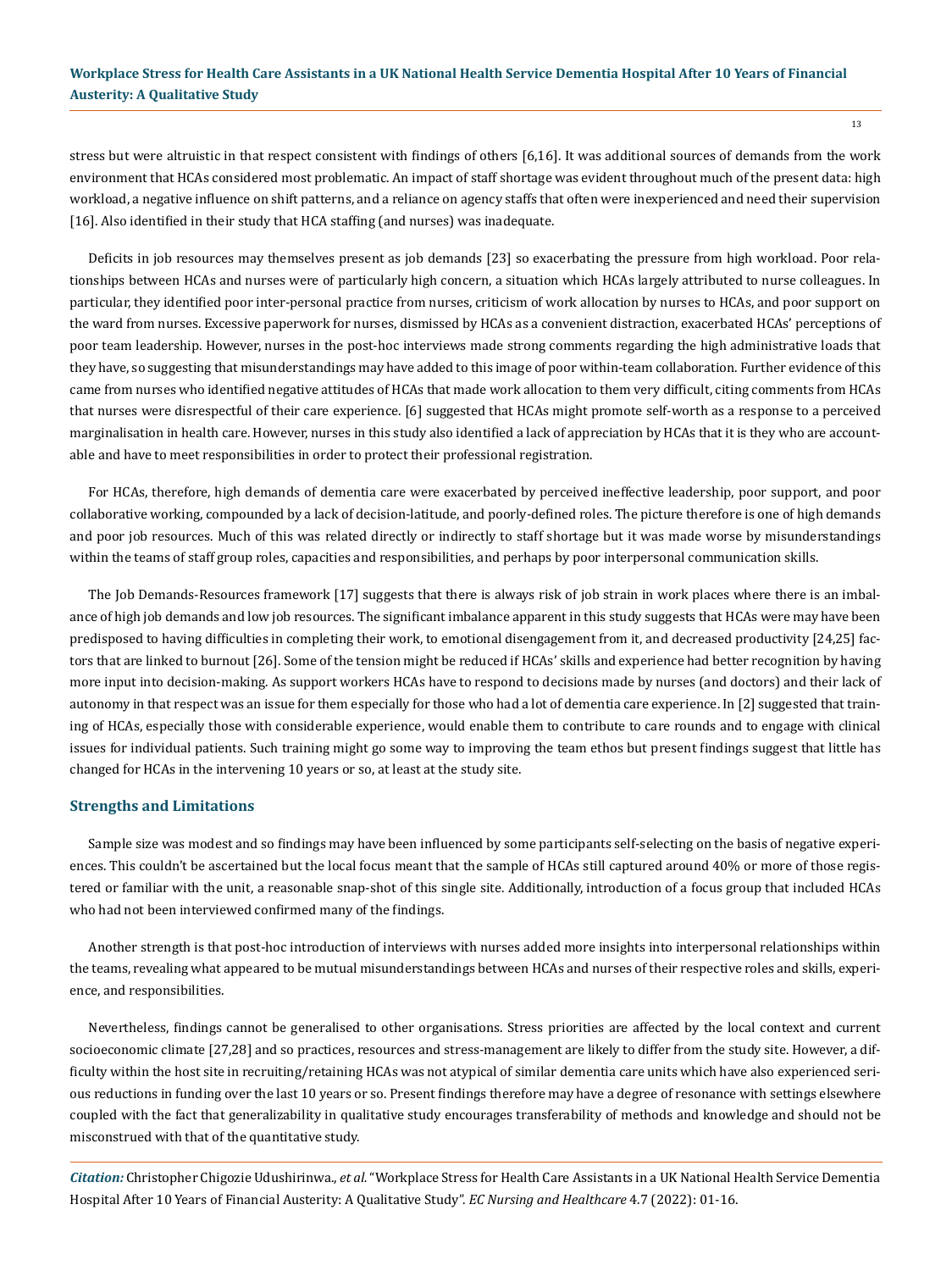#### **Relevance to practice**

Present outcomes suggest occurrence of structural workplace and psychosocial issues developed over a considerable period of time, arising during the austerity period in the UK. Findings suggest that interventions are urgently required to moderate impacts of staff reductions by improving staff support. The respective roles of both HCAs and nurses are integral to team delivery of quality patient care but the ethos at the core of effective team working was markedly deficient in this study. In-group behaviours can present an obstacle to inter-personal working [6] so fostering intimidation, impoliteness and complaints [29,30]. More thoughtful approaches to skill mix in the teams would help to reduce the supervisory burden on HCAs, while improvement in communication between nurses and HCAs, and vice versa [31-36], would go a long way to removing misunderstandings between the two groups. Alongside that, giving HCAs more say by providing training to enable them to contribute to discussions concerning the care of individual patients would recognise (for some) their considerable experience in dementia care.

### **Conclusion**

The last 10 years have seen effects of austerity measures on job dissatisfaction and staff turnover in the NHS. Dementia care is itself very challenging, but in this study staff shortage subsequently saw increased workloads, unpopular shift patterns, and reliance on temporary staff, that have added to the demands on HCAs. Perceived deficits in team leadership, inter-personal relationships, and role definitions, plus lack of input into decision-making commensurate with their status as support workers, also contributed to what appeared to be a very complex and difficult work environment. Job resources for HCAs were insufficient and stressful as a consequence, indicative of a significant need for intervention to reduce the exposure of HCAs to elevated risk of stress-related ill-health.

The situation likely accrued over a period of time and current findings likely have some resonance with experiences of other dementia hospitals across the NHS over the last 10+ years. Staff shortages are unlikely to be resolved in the near future but a message from this study is that managers in particular should monitor and deal with psychosocial tensions, and in-group behavioural issues, before rather than after they become established. Enabling training for HCAs to have more decision-latitude in their role, supporting better interprofessional communication and understanding of responsibilities, and enabling access to personal stress management, potentially could help this staff group.

### **Funding Support**

This work did not receive project funding but author CU was supported by a doctoral studentship award from the Faculty of Health, Social Care and Education (now Faculty of Health, Education, Medicine and Social Care), Anglia Ruskin University.

### **Bibliography**

- 1. Smythe A., *et al*[. "The experiences of staff in a specialist mental health service in relation to development of skills for the provision of](https://pubmed.ncbi.nlm.nih.gov/24339098/) [person centred care for people with dementia".](https://pubmed.ncbi.nlm.nih.gov/24339098/) *Dementia* 14.2 (2015): 184-198.
- 2. Sarre S., *et al*[. "The challenges of training, support and assessment of healthcare support workers: A qualitative study of experiences](https://pubmed.ncbi.nlm.nih.gov/29272810/) in three English acute hospitals". *[International Journal of Nursing Studies](https://pubmed.ncbi.nlm.nih.gov/29272810/)* 79 (2018): 145-153.
- 3. Anderson JE., *et al*[. "Nursing teamwork in the care of older people: A mixed methods study".](https://pubmed.ncbi.nlm.nih.gov/31280795/) *Applied Ergonomics* 80 (2019): 119-129.
- 4. McPherson S., *et al*[. "Distress in working on dementia wards-A threat to compassionate care: A grounded theory study".](https://pubmed.ncbi.nlm.nih.gov/26384957/) *International [Journal of Nursing Studies](https://pubmed.ncbi.nlm.nih.gov/26384957/)* 53 (2016): 95-104.
- 5. Afzal A., *et al*[. "The role of unregulated care providers in Canada-A scoping review".](https://pubmed.ncbi.nlm.nih.gov/29575512/) *International Journal of Older People Nursing* 13.3 [\(2018\): e12190.](https://pubmed.ncbi.nlm.nih.gov/29575512/)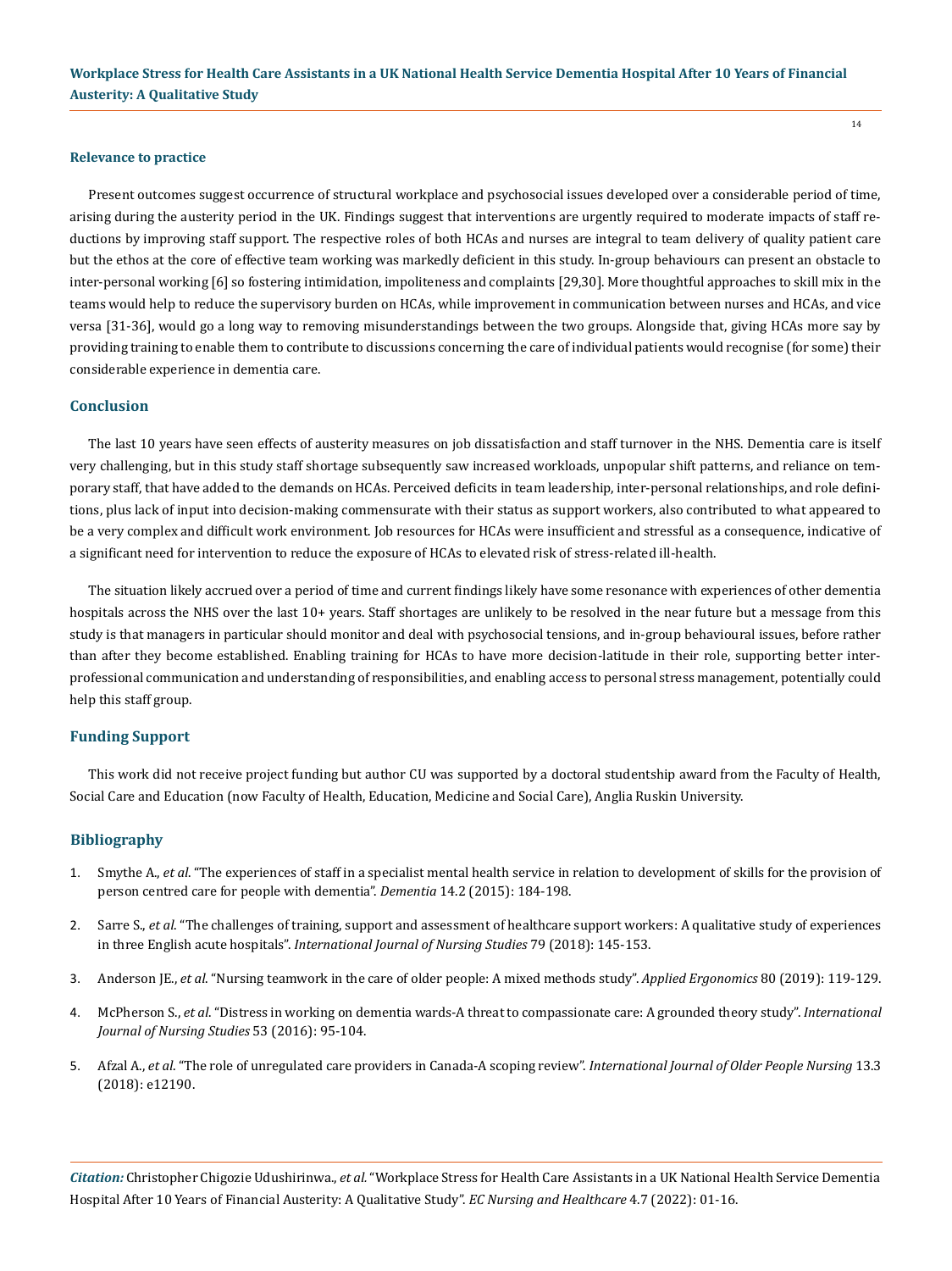- 6. Lloyd V., *et al*[. "In group identity as an obstacle to effective multi professional abd inter professional teamwork: findings from an eth](https://pubmed.ncbi.nlm.nih.gov/21635181/)[nographic study of healthcare assistants in dementia care".](https://pubmed.ncbi.nlm.nih.gov/21635181/) *Journal of Interprofessional Care* 25.5 (2011): 345-351.
- 7. Yan GJ., *et al*[. "Association between patients with dementia and high caregiving burden for caregivers from a medical center in Tai](https://pubmed.ncbi.nlm.nih.gov/30697090/)wan". *[Psychology Research and Behavior Management](https://pubmed.ncbi.nlm.nih.gov/30697090/)* 12 (2019): 55-65.
- 8. Small GW. "Treating dementia and agitation". *[Journal of the American Medical Association](https://jamanetwork.com/journals/jama/article-abstract/1829969)* 311.7 (2014): 677-678.
- 9. Hopkinson MD., *et al*[. "Cognitive behavioral therapy for depression, anxiety, and stress in caregivers of dementia patients: A system](https://pubmed.ncbi.nlm.nih.gov/29529290/)[atic review and meta-analysis".](https://pubmed.ncbi.nlm.nih.gov/29529290/) *The Gerontologist* 59.4 (2018): 343-362.
- 10. Brien R., *et al*[. "When people living with dementia say no Negotiating refusal in the acute hospital setting".](https://www.sciencedirect.com/science/article/pii/S027795362030407X) *Social Science and Medicine* [263 \(2020\): 113188.](https://www.sciencedirect.com/science/article/pii/S027795362030407X)
- 11. <https://kar.kent.ac.uk/76514/1/challenging%20care.pdf>
- 12. <https://www.rcn.org.uk/professional-development/publications/pub-007927>
- 13. [Rimmer A. "Staff stress levels reflect rising pressure on the NHS, says NHS leaders".](https://pubmed.ncbi.nlm.nih.gov/29511003/) *British Medical Journal* 360 (2018): k1074.
- 14. Buchan J., *et al*[. "A critical moment: NHS staffing trends, retention and attrition". The Health Foundation.](https://www.health.org.uk/sites/default/files/upload/publications/2019/A%20Critical%20Moment_1.pdf)
- 15. <https://www.nao.org.uk/wp-content/uploads/2020/03/The-NHS-nursing-workforce-Summary.pdf>
- 16. [Cheloni S and Tinker A. "Working with older people with dementia: motivations and demotivations among health carers".](https://www.researchgate.net/publication/335348487_Working_with_older_people_with_dementia_motivations_and_demotivations_among_health_carers) *Working with Older People* [23 \(2019\): 117-126.](https://www.researchgate.net/publication/335348487_Working_with_older_people_with_dementia_motivations_and_demotivations_among_health_carers)
- 17. Demerouti E., *et al*[. "The job demands resources model of burnout".](https://pubmed.ncbi.nlm.nih.gov/11419809/) *Journal of Applied Psychology* 86.3 (2007): 499-512.
- 18. [Braun V and Clarke V. "Using thematic analysis in psychology".](https://www.tandfonline.com/doi/abs/10.1191/1478088706qp063oa) *Qualitative Research in Psychology* 3.2 (2006): 77-101.
- 19. [Guba EG and Lincoln YS. "Competing Paradigms in Qualitative Research". Handbook of Qualitative Research. Sage Publications Inc](https://psycnet.apa.org/record/1994-98625-005)  [\(1994\): 105-117.](https://psycnet.apa.org/record/1994-98625-005)
- 20. [www.nuffieldtrust.org.uk/resource/the-nhs-workforce-in-numbers](http://www.nuffieldtrust.org.uk/resource/the-nhs-workforce-in-numbers)
- 21. Bailey S., *et al*[. "The emotional labour of health-care assistants in inpatient dementia care".](https://www.researchgate.net/publication/271746142_The_emotional_labour_of_health-care_assistants_in_inpatient_dementia_care) *Ageing and Society* 35.2 (2015): 246-269.
- 22. Cousins R., *et al*[. "Management Standards work-related stress in the UK: practical development".](https://www.tandfonline.com/doi/abs/10.1080/02678370410001734322) *Work and Stress* 18.2 (2004): 113- [136.](https://www.tandfonline.com/doi/abs/10.1080/02678370410001734322)
- 23. [Bakker AB and Demerouti E. "The Job Demands-Resources model: State of the art".](https://www.emerald.com/insight/content/doi/10.1108/02683940710733115/full/html) *Journal of Managerial Psychology* 22.3 (2007): [309-328.](https://www.emerald.com/insight/content/doi/10.1108/02683940710733115/full/html)
- 24. Vogel B., *et al*[. "Dementia care worker stress associations with unit type, resident, and work environment characteristics: a cross](https://pubmed.ncbi.nlm.nih.gov/27903306/)[sectional secondary data analysis of the Swiss Nursing Homes Human Resources Project \(SHURP\)".](https://pubmed.ncbi.nlm.nih.gov/27903306/) *International Psychogeriatrics*  [29.3 \(2017\): 441-454.](https://pubmed.ncbi.nlm.nih.gov/27903306/)
- 25. Goldberg SE., *et al*[. "Medical Crises in Older People Study Group. The prevalence of mental health problems among older adults admit](https://www.ncbi.nlm.nih.gov/pmc/articles/PMC3234074/)[ted as an emergency to a general hospital".](https://www.ncbi.nlm.nih.gov/pmc/articles/PMC3234074/) *Age and Ageing* 41.1 (2011): 80-86.
- 26. [George MS. "Stress in NHS staff triggers defensive inward-focussing and an associated loss of connection with colleagues: this is re](https://jcompassionatehc.biomedcentral.com/articles/10.1186/s40639-016-0025-8)versed by Schwartz Rounds". *[Journal of Compassionate Health Care](https://jcompassionatehc.biomedcentral.com/articles/10.1186/s40639-016-0025-8)* 3 (2016): 9.
- 27. [McVicar A. "Scoping the common antecedents of job stress and job satisfaction for nurses \(2000-2013\) using the job demands](https://pubmed.ncbi.nlm.nih.gov/26174010/)resources model of stress". *[Journal of Nursing Management](https://pubmed.ncbi.nlm.nih.gov/26174010/)* 24.2 (2016): 112-136.

*Citation:* Christopher Chigozie Udushirinwa., *et al.* "Workplace Stress for Health Care Assistants in a UK National Health Service Dementia Hospital After 10 Years of Financial Austerity: A Qualitative Study". *EC Nursing and Healthcare* 4.7 (2022): 01-16.